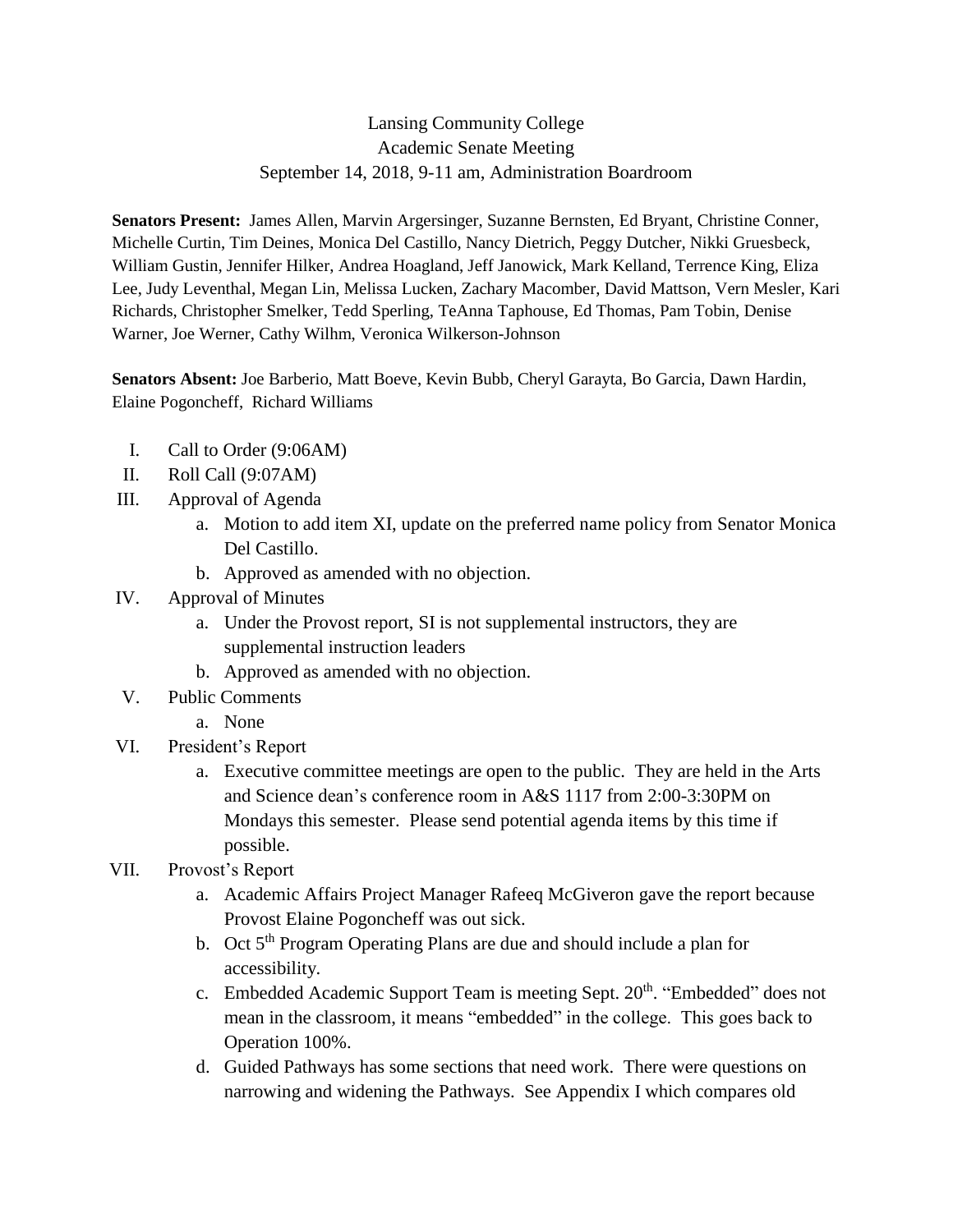pathway to new pathway. New Pathways is simpler and got rid of extraneous things. When guided pathways was first implemented we narrowed choices and made them hard required choices. Now we are widening choices. We suggest what is most useful especially for transfer students.

- e. Senator Judy Leventhal: This is visually better, it would be better with pre-reqs but that would be too much. Business had three pathways, it should be more clear that they only need one pathway.
- f. Senator Jeff Janowick: Since it says recommended, do students have the choice of these courses and will it still be covered by financial aid?
- g. Rafeeq McGiveron: Yes absolutely. Instructors can go into their own student tab and choose any random degree and search what is required.
- h. Senator Peggy Dutcher: How is this new format different from the old curriculum guides?
- i. Rafeeq McGiveron: It's not that different but it's more descriptive. It incorporates more of the guided pathways things
- j. Senator Peggy Dutcher: When you make the adjustment that was recommended will you send it to the senate?
- VIII. Consent Agenda Action Item
	- a. Curriculum Committee Course Recommendations
	- b. Approved without objection.
	- IX. HLC Systems Portfolio and Co-Curricular Activities (Tracy Labadie- accreditation liaison officer)

## [HLC Accreditation Criteria](https://www.hlcommission.org/Policies/criteria-and-core-components.html)

[AQIP Accreditation Categories](http://download.hlcommission.org/AQIPPathway-SystemsPortfolioAppraisal_PRC.pdf) – refer to Appendix A starting on pg. 13

a. Tracy Labadie is Assistant Dean of Academic Affairs. Her office is on the Administration Building second floor. LCC has a systems portfolio due June, 2019. Tracy Labadie, Mark Kelland, Martine Rife, Kelly Terrill, and Sally Welch are working on this. They would like to ask the Senate to take a more active role. The committee that Senator Mark Kelland proposed would be looking at the continuous quality improvement at the college. The efforts should be aligned with the HLC's criteria for accreditation. It should determine if we can be reaffirmed for accreditation. The accreditors hold us accountable for regulations by USDOE. That stamp of approval allows us to provide Title 4 aid to students. It also helps approve transferability. LCC is obligated to submit a report every once in a while depending on the pathway we are on. It tells HLC what we are doing to support accreditation. The portfolio tells HLC what systems LCC has in place to meet all five criteria for accreditation. There are only five criteria but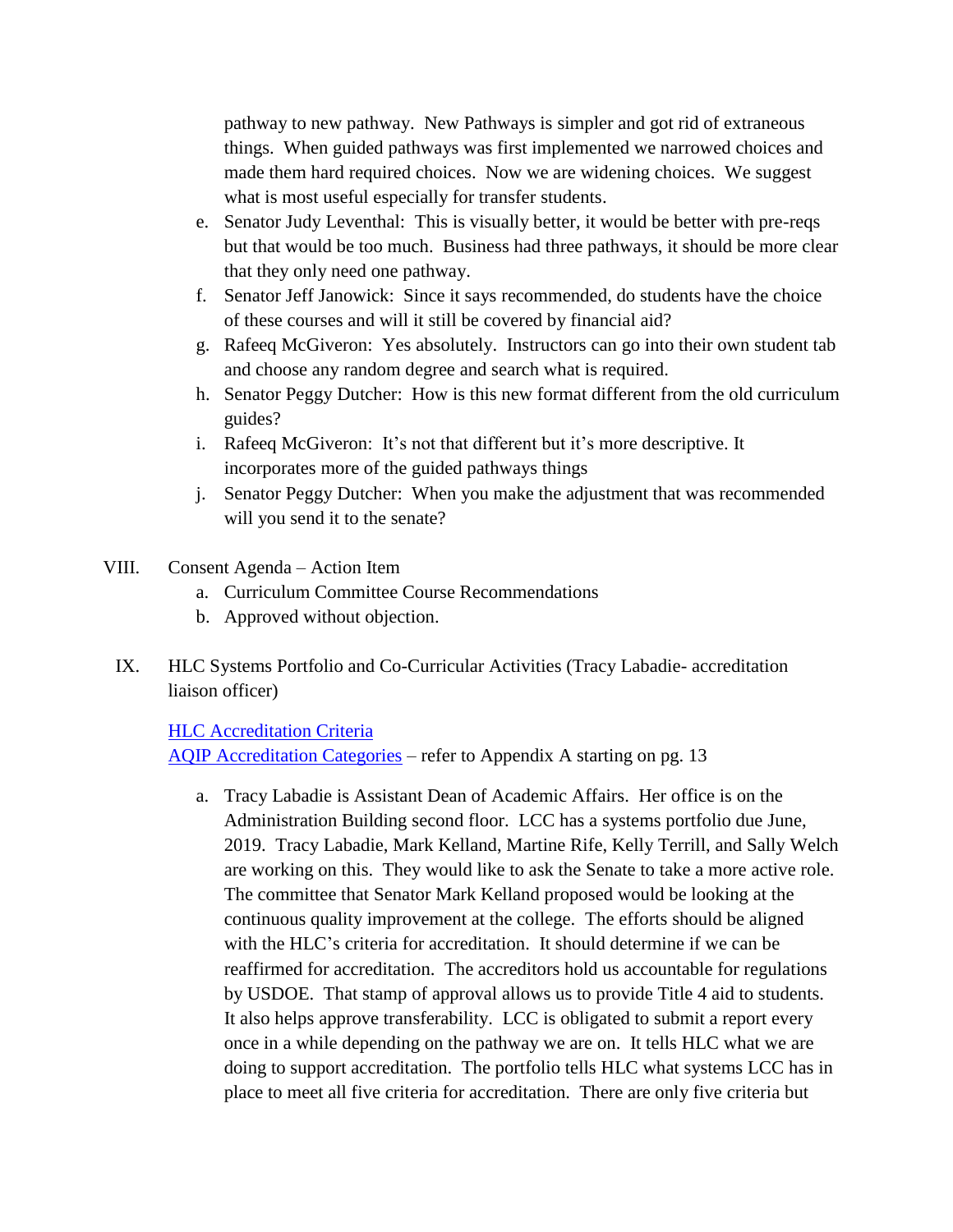each criteria has a lot of sub categories. What we are trying to accomplish is find out what processes we have in place, provide evidence we are following those processes, and show data that the processes are working. HLC has defined process as a method by which faculty and administration complete their work. Just saying we are doing something does not mean we have a process. How do we follow through and go full circle with the processes? How do we learn from the processes? We need to support it with evidence and results. HLC is going to want to see data. We have to capture that information and capture how we are learning from these processes.

- b. Senator Peggy Dutcher: What are some of the main questions you are responding to?
- c. Tracy Labadie: There aren't really questions. We walk through the criteria of accreditation and show what were are doing to support that criteria. We need to provide evidence.
- d. Senator Mark Kelland: We have standing committees like CC and CASL that meet the criteria listed.
- e. Senator Michelle Curtin: Can you identify the areas from the last visit that we need to improve?
- f. Tracy Labadie: LCC actually needs to identify what the processes are that we do. We talked about activities we do but they are not processes. Colleges are getting dinged from programs not having a process. There should be a well-established process through CASL and program review.
- g. Senator Dave Mattson: We feel more disconnected from the developmental process than we ever have. Getting senate input early is good and kudos to Mark Kelland and Tracy Labadie.
- h. Tracy Labadie: This is a good way to reflect on how we can do better and what our continuous quality improvement processes are. This group's primary goal is to look at the processes and procedures in place and make sure it is documented.
- i. Senator Veronica Wilkerson-Johnson: How can faculty and administrators help?
- j. Tracy Labadie: The biggest thing you can do overall is to support the processes and procedures in place and make sure that we are implementing them and improving them. If you know of anything in your area that is going on, please bring it to Tracy Labadie or Mark Kelland's attention. Also, we may be reaching out to people as well. Especially to fill in the gaps and collect the evidence that we are following those processes.
- k. Senator Mark Kelland: Let people know that this is a priority. We are always getting things thrown at us but accreditation should be the priority.
- l. Tracy Labadie: These things that we are asking of you will be carried forward in the future. We would like to not be scrambling in the future. We want to do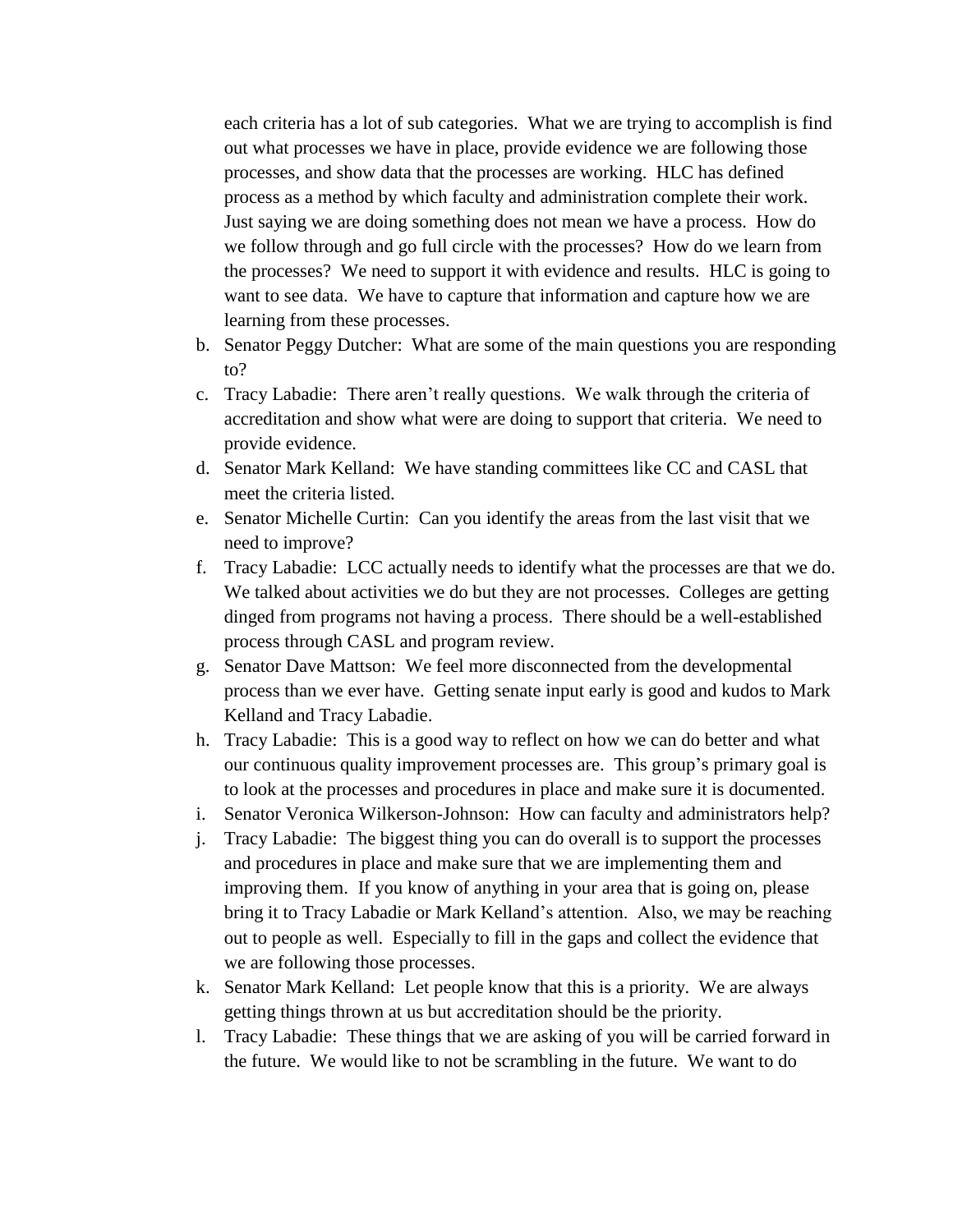things at a high level and easily demonstrate any aspect of the criteria. This impacts everyone.

- m. Senator Mark Kelland: We have an off campus site visit in a few weeks.
- n. Tracy Labadie: We have a peer reviewer coming to make sure students are getting the same experience from an off campus site that they are having from main campus.
- o. Senator Nancy Dietrich: We have the peer reviewer talking with students and faculty. We feel we have great communication and great extension centers.
- p. Tracy Labadie: Criteria 4 outlines the necessity that required student learning assessment, at course program and institutional level. There is another piece called co-curricular activities. Co-curricular activities and program and learning experience that compliment what students are learning in class. They mirror the academic curriculum. We need to define co-curricular for our institution. What does it mean and what are our co-curricular activities for this institution? In four weeks we are going to brainstorm what co-curricular means and what activities we have.
- q. Director of Assessment Karen Hicks: We addressed this in CASL. We had to think about student learning in different tracks. We started to approach this question and had a chart to help guide us.
- r. Tracy Labadie: We wanted to take this opportunity to discuss and define cocurricular. Please digest this and talk with your people so we can have an in depth discussion with your areas.
- s. Senator Monica Del Castillo: Does embedded academic support fall under this co-curricular idea?
- t. Tracy Labadie: It could be. Some institutions have embedded support, libraries, and tutoring fall under this.
- u. Senator Mark Kelland: That's what we are asking you. We want to define this at LCC.
- v. Senator Monica Del Castillo: We seem to be going down two tracks. There's the thought that for high risk classes there would be embedded academic support. Then there is also a movement to help students with an intentional wrap around support like workshops for any student. However, they are geared for students who are not in those classes where embedded academic support is already there. How do these other intentional academic experiences fit in? How are faculty going to support those programs?
- w. Senator Mark Kelland: The provost was going to discuss this today but she is sick. She is going to report to the board. EAS is an evolving process. With the idea of continuous quality improvement it will always be evolving.
- x. Executive Vice President Lisa Webb Sharpe: Associate Vice President of External Affairs and Development Toni Glasscoe talked with USDOE people and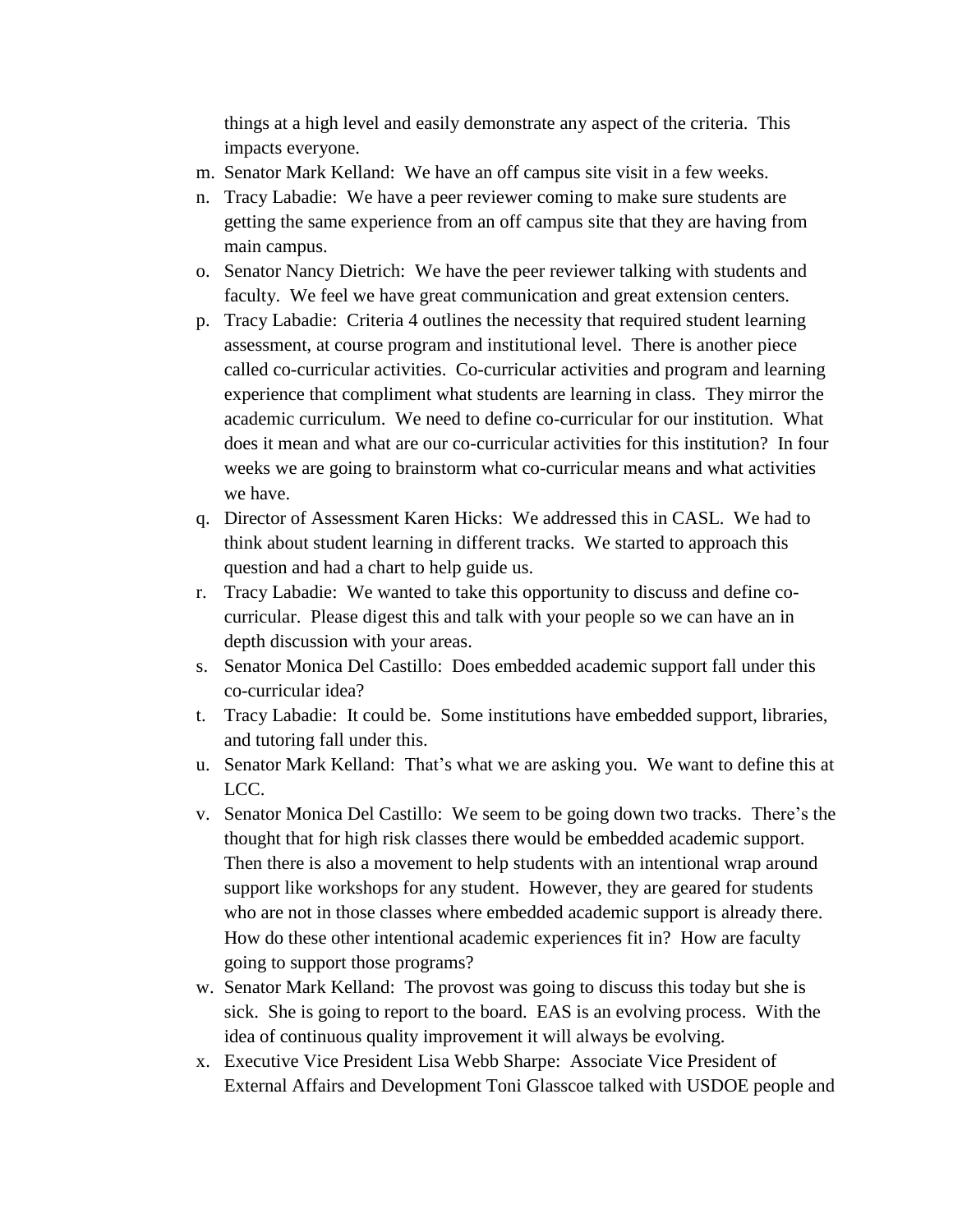they were supportive of what we are doing with embedded academic support. We are on the right track for student success and it will continue to evolve.

- y. Tracy Labadie: Some institutions classify clubs or athletics, field trips and study abroad as co-curricular. There is a wide opportunity with what to define as cocurricular. What is co-curricular and what is extracurricular? Anything that we identify as co-curricular must have assessment tied to it.
- z. Senator Mark Kelland: We want the senate involved in making that decision and make sure it is not told to us.
- X. Accessibility Recommendations (Senator Tim Deines)
	- a. Senator Tim Deines: Presenting the first draft that was begun at the end of Spring 2018 semester. Tim was asked to get feedback about the accessibility initiative. He received about 40 responses just from Arts & Sciences. The document identifies key areas where we (the senate) could make recommendations. There were four main areas: 1) Shared governance and representation in the process. Diversity of the body (adjunct and full time) seems to be an issue. 2) Prioritization. The feeling of a hard deadline is going to be much more difficult for some programs than others. There has been discussion of flexibility of the timeline and that needs to be clarified. 3) Potential linking of compliance to the standardization of curriculum. There is fear that diversity of curriculum will be squeezed out. How do we separate curriculum and content from compliance process? 4) Compensation isn't in our purview but things like professional development are. This applies to full time and adjunct. If people are asked to do a lot of work on top of what they are supposed to do, this could lead to faculty retention issues.
	- b. Senator Tim Deines: There is going to be a survey monkey or mechanism where people in other divisions can also respond to this issue. This will happen in the next couple days. So people in all divisions will be able to respond to this draft.
	- c. Senator Mark Kelland: Compensation is not completely unlinked but it is a MAHE issue. The biggest issue seems to be the decoupling of standardizing courses. That is a way to minimize the compensation issue, but it will affect academic quality. This should be ongoing processes. We need to support the areas that it is not easy to make things accessible. Concrete, positive, proactive suggestions.
	- d. Senator Megan Lin: CTE is planning to hire students to help with accessibility. Only 3 applied. And only 1 has been hired and is currently training.
	- e. Senator Zach Macomber: When asking different people with authority what is going on, we get different answers. We need to get everyone on the same page on what we are talking about. There is no standard set at other colleges. We need to come up with our standards. Everybody in different areas need to be on the same page. We can't give faculty different answers to the same question.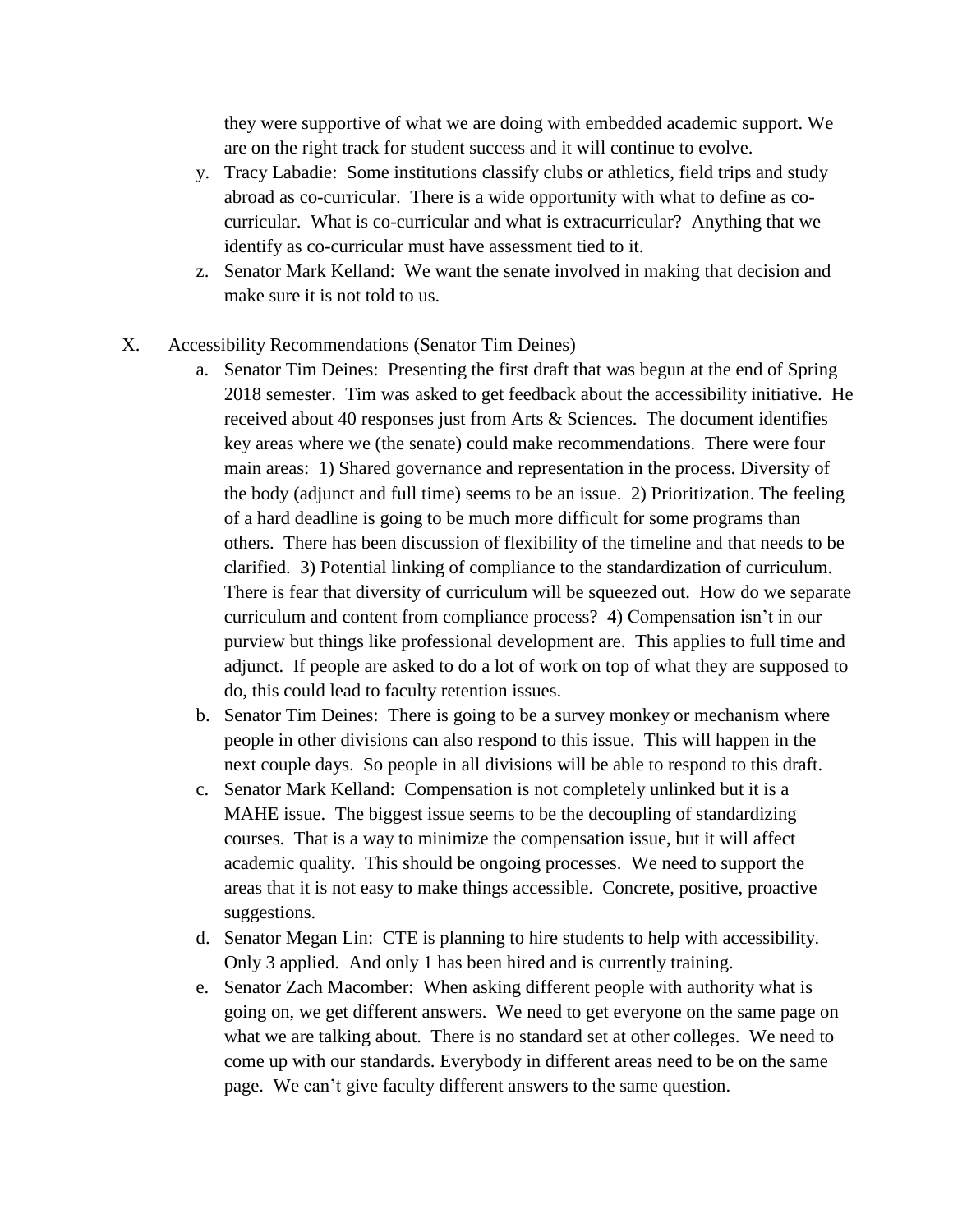- f. Senator Ed Bryant: Defining the process and consistent guidelines should be on the way?
- g. Senator Tim Deines: The language of policy, not sure what is involved in that. It sounds like an important, good idea. Who is involved and how is it made? People say we need a policy, but what is entailed in that.
- h. Senator Mark Kelland: It is more of an academic procedure. The policy is the law from higher up that we have to follow. The advantage of a procedure or process or a policy is that it doesn't have to go through ELT or the Board. That is what this new APAC committee is going to look at (maybe talk to Tracy).
- i. Senator Dave Mattson: He has to separate Senate head from electrical tech head. What Tim and folks have put together would have been great to talk about a year ago. Reality is that if we have this kind of dialogue and had look at this thing a long time ago, we could have had more engagement and more ownership in the policy. We could have brought forth more opinions. We didn't know about the Oct. 5 deadline until recently. There is a lack of communication. We can talk about 32 days, we can talk about the form out there to get compensations, and the reality of when we are going to get this done. What is the prioritization and we have finite resources. We have to be realistic. The relationship between faculty and admin is going to be strained. Admin are under pressure to make this happen.
- j. Senator Mark Kelland: Faculty are concerned if they do not meet the deadline they are in trouble. That is not the Provost's intent. If people are not done by the deadline, the ones who aren't will be assigned a mentor or support to make a plan to get it done. If you have done a majority of your work and you show continuous work, there will be leeway. Maybe we need to get something written up by the provost etc. on a reasonable approach for those who don't finish on time.
- k. Senator Michelle Curtin: Every time we hear the term accessibility, it follows with stress. It is very disheartening and we have to remind ourselves this should be positive and we should be celebrating the fact that we are doing this. Because of a lack of a plan and lack of a reasonable deadline.
- l. Executive Vice President Lisa Webb Sharpe: Don't feel sorry for administration, feel sorry for students who are disabled. As a person with a visual impairment, imagine the students who have a worse impairment. Administration doesn't minimize the amount of work that needs to be done. The plan that the provost has designed and the deadlines have been set, as discussion have been said, we realize that there will be difficulties. We can work with student employees, we can work with MAHE for compensation. We don't minimize the fact that this is a huge college wide initiative. It is disappointing that this has become a contentious point.
- m. Senator Eliza Lee: This accessibility recommendation from the senate should have been talked about a year ago before the policy was put in place. No one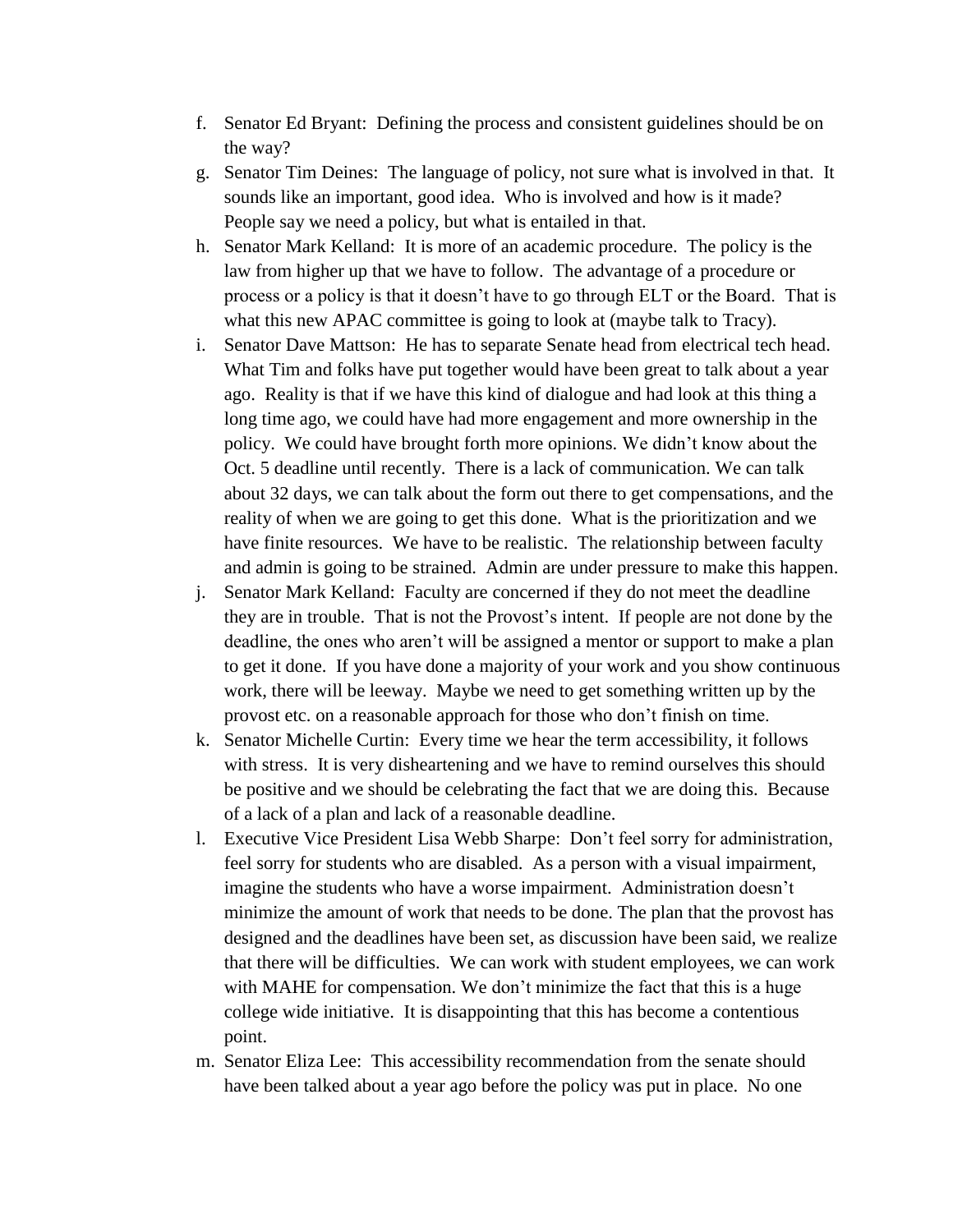debates that this is a good thing for disabled students going forward. This issue is how it was presented, the limited communication, and the lack of set guidelines for faculty. We need to learn from this for the future. Hopefully there will be better collaboration by Admin in the future to involve the Senate earlier so their voice can be heard and the feeling of inclusion will be prevalent instead of frustration.

- n. Senator Jeff Janowick: This is about our students. There has been a lack of consistency. The idea that everything I use has to be accessible by a certain date encourages people to take things down. Jessica Gordon suggested tactile maps for students who need them but not for everyone. So it seems if we have a plan to be accessible for those students that seems alright. On the other hand, we had a blind student this semester and we weren't ready. Individual faculty members cannot do this. We need institutional support. We need the college to clarify.
- o. Senator Christine Conner: There is an undercurrent that we feel administration has not handled this well. This is not true. This issue was on the USDOE since 2010. It took to 2017 to give the final determinations. The government hasn't had this figured out. We just need to do the best we can possibly do.
- p. Executive Vice President Lisa Webb Sharpe: The feedback mechanism is very important. The feedback process should not be the senate alone. Hopefully there are other mechanisms for feedback and a recognition that divisions are different. Customization is appropriate and required.
- q. Dean Andrea Hoagland: The Provost cabinet met with MAHE and Eva really wanted a deadline for what is everyone's plans and what is everyone's needs. There are different areas with different needs. We don't have a good way to find that without hearing from you. You can identify areas or courses where we can help you. That is the information we are trying to get by Oct.  $5<sup>th</sup>$ . We want that feedback to see areas where we can put resources.
- r. Senator Pam Tobin: Wants to remind everybody that 80% of our faculty are adjunct. It's got to be reminded that a lot of us work on a very part time basis. Some areas every instructor is on their own.
- s. Senator Nancy Dietrich: We have full time support for instructional initiative to do this for the faculty for the CEWD division. We are putting together a plan. It is not going to be on the back of faculty.
- t. Senator Tedd Sperling: We need help. We are required that all software be complaint. Do we have to get v-pact contracts from all companies? There are many pieces of software and contacting companies is incredibly time consuming. Would like to see the college have some sort of submit, LCC should be sending the letter to the companies, and then LCC should process the reply.
- u. Senator Ed Thomas: Wants to echo Michelle, it feels stressful. As a lead, we have to coordinate all the adjunct. Is July 19 a hard deadline? Do we have a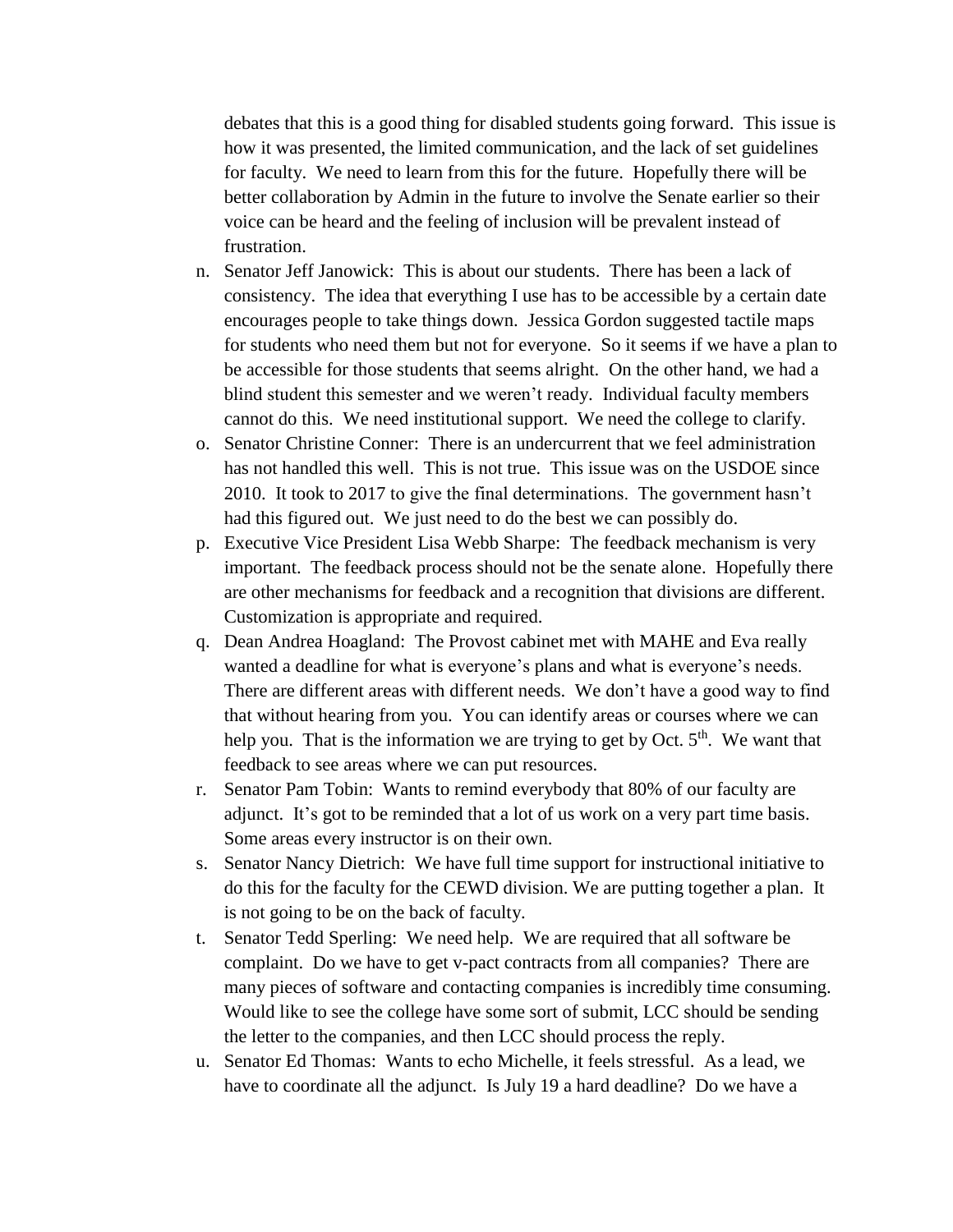model of a college, university, community college, or someone that we can talk to about all these issues?

- v. Senator Christine Conner: United States Department of Technology Accessibility.
- w. Senator Veronica Wilkerson-Johnson: As we go back to our constituents, are we able to go out of LCC to get help? Do we have enough recourses budgeted?
- x. Senator Mark Kelland: Even when things are budget for, we don't always have people.
- y. Senator Tim Deines: We need to identify needs. We need to identify needs as programs. Communicate to constituents. Everyone shouldn't be acting as free agents. Communicate needs to the admin.
- z. Senator Monica Del Castillo: There are external resources to help guide us. Tactile maps and graphs are available. They cost money. We also have people internally who can do things like that.
- XI. Preferred Name Procedure (Senator Monica Del Castillo)
	- a. Senator Monica Del Castillo: Preferred name procedure is being moved forward. It is a procedure that allows the admin to move forward without the Executive Leadership Team or the Board of Trustees. We can tweak it as needed. The committee met this summer and sent it to legal. The procedure is being submitted today to the Project Management Review Team for approval. Lisa Webb Sharpe has committed to helping get this along. Not sure how soon it will be implemented. It can't be done in Banner yet, but the college has made a commitment that this is the direction we go in. We are asking to start informing constituents to start following the procedure even though it is not in place officially yet.
	- b. Senator James Allen: Where is the problem? My name is James and I like being called Jim. Is that the problem?
	- c. Senator Monica Del Castillo: There are faculty who do not honored being called Jim when their legal name is Megan. Or international students who have tough names having the name being butchered. The name on student record does not match what the student would like to be called.
	- d. Martine Rife: Eliot Larson civil rights not to call a student a preferred is illegal. It could have to do with sexual or gender association. It could be illegal.
	- e. Executive Vice President Lisa Webb Sharpe: The larger issue isn't Alexandra versus Alex, it could be a divorced, domestic violence, or gender issue. We can't change a student's TUID but we can change what they are called. We are all in support.
	- f. Senator Peggy Dutcher: The issue isn't should we call them by what they prefer. My legal name is not what I go by. Margaret versus Peggy. We've asked for the